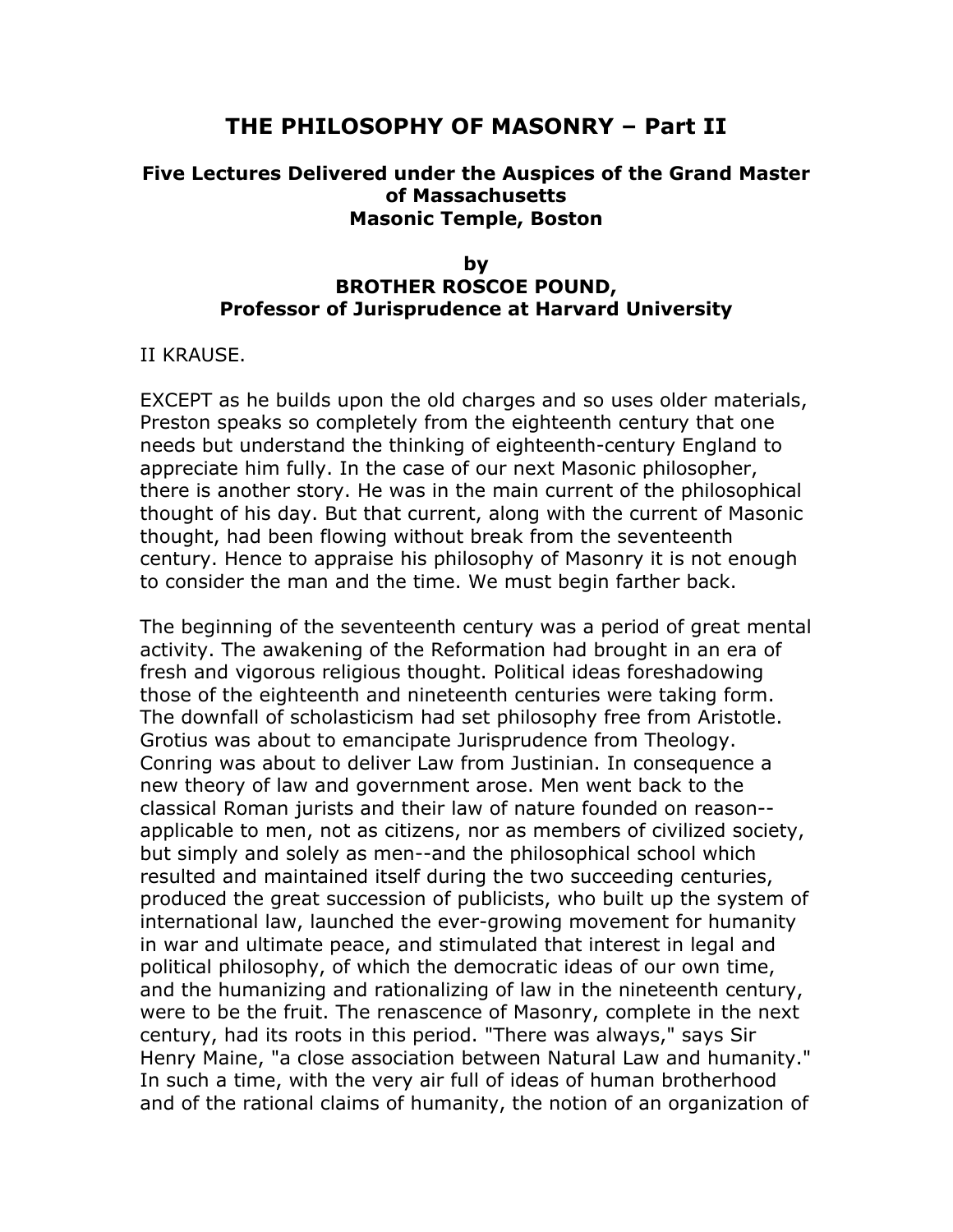all men, for the general welfare of mankind, was to be looked for. It may be seen, indeed, in the opening years of the century; and we need not doubt that the writings of Andreae and the well-known Rosicrucian controversy were a symptom rather than a cause. But the idea was slow in attaining its maturity. In the seventeenth century, it struggled beneath a load of alchemy and mysticism, bequeathed to it by an obsolete era of ignorance and superstition. In the eighteenth century, it was retarded by the absorbing interest in political philosophy. Hence it was not till the first decade of the nineteenth century that the possibilities of this phase of the new thought were perceived entirely. Then, for the first time, the idea of general organization of mankind was treated in scientific method, referred to a definite end, and made part of a philosophical system of human activities. Perhaps no better theme could be chosen as an introduction to Masonic philosophy, than the life and work of that learned and eminent man and Mason, in his time at once the first of Masonic philosophers and the foremost of philosophers of law, who rendered this service to humanity and to the Craft.

Karl Christian Friedrich Krause, one of the founders of a new Masonic literature, and the founder of a school of legal thought, was born at Eisenberg, not far from Leipzig, in 1781. He was educated at Jena, where he taught for some time, till, in 1805, he removed to Dresden. In this same year, he became a Mason; and at once, with characteristic energy and enthusiasm, he entered upon a critical and philosophical study of the institution, reading every Masonic work accessible. As a result of his studies, he delivered twelve lectures before his lodge in Diesden, which were published in 1809, under the title: "Hoehere Vergeistung der echtuberlieferten Grundsymbole der Freirmaurerei," or "Higher Spiritualization of the True Symbols of Masonry." A year later, he published the first volume of his great work, "Die drei aeltesten Kunsturkunden del Freimaurerbruderschaft," or "The Three Oldest Professional Records of the Masonic Fraternity." This book, in the words of Dr. Mackey, "one of the most learned that ever issued from the Masonic press," unhappily fell upon evil days. The limits of permissible public discussion of Masonic symbols were then uncertain, and the liberty of the individual Mason to interpret them for himself, since expounded so eloquently by Albert Pike, was not wholly conceded by the German Masons of that day. In consequence he met the fate which has befallen so many of the great scholars of the Craft. His name, even more than those of Preston and Dalcho and Crucefix and Oliver, warns us that honest ignorance, zealous bigotry, and wellmeaning intolerance are to be found even among sincere and fraternal seekers for the light. The very rumor of Krause's book produced great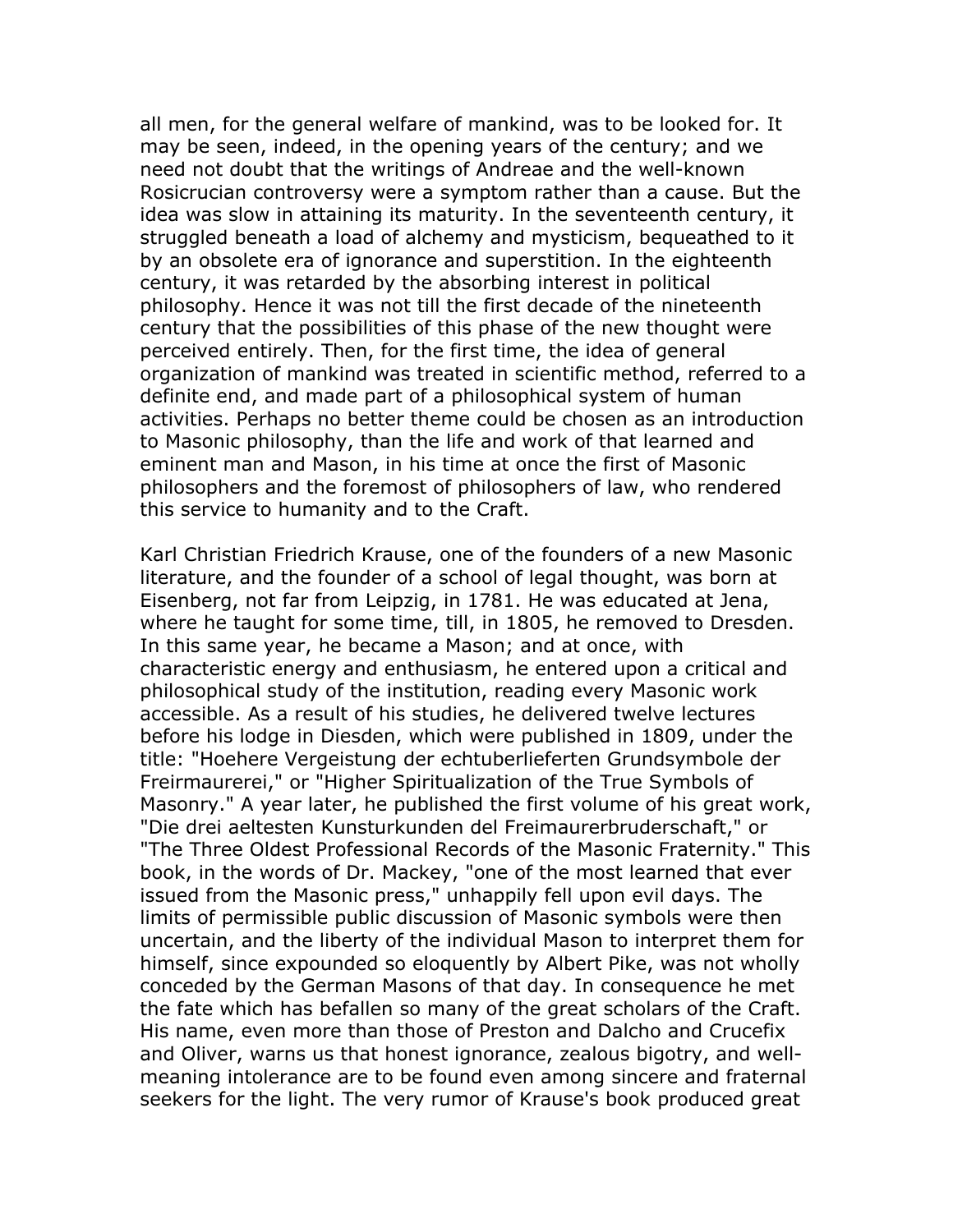agitation. Extraordinary efforts were made to prevent its publication, and, when these failed, the mistaken zeal of his contemporaries was exerted toward expelling him from the order. Not only was he excommunicated by his lodge, but the persecution to which his Masonic publications gave rise clung to him all his life, and prevented him from receiving public recognition of the position he occupied among the thinkers of his day. It has been said, indeed, that he was too far in advance of the time to be understood fully beyond a small circle of friends and disciples. Yet there seems no doubt that the bitterness engendered by the Masonic controversies over his book was chiefly instrumental in preventing him from attaining a professorship. Happily, he was not a man to yield to persecution or misfortune. Like the poet, he might have said," \*\*\* I seek not good-fortune, I myself am good fortune."

Undaunted by miscomprehension of his teachings, unembittered by the seeming success of his energies, he labored steadily, as a lecturer at the University of Goettingen, in the development and dissemination of the system of legal and political philosophy from which his fame is derived. Roeder has recorded the deep impression which his lectures left upon the hearers, and the common opinion which placed him far above the respectable mediocrities who held professorships in the institution, where he was a simple docent. As we read the accounts of his work as a lecturer, and turn over the earnest, devout, and tolerant pages of his books, full of faith in the perfectibility of man, and of zeal discovering and furthering the conditions of human progress, we must needs feel that here was one prepared in his heart and made by nature, from whom no judgment of a lodge could permanently divide us. He died in 1832 at the relatively early age of 51.

Krause did not leave us a complete or systematic exposition of his general philosophical system. Nor can it be said that he achieved much of moment in the field of philosophy at large, though some historians of philosophy accord him a notable place. It is rather in the special fields of the philosophy of Masonry, to which he devoted the enthusiasm of youth, and of the philosophy of law, to which he turned his maturer energies, that he will be remembered. In the latter field, indeed, he is still a force. Two able and zealous disciples, Ahrens and Roeder, labored for more than a generation in expounding and spreading his doctrines. The great work of Ahrens, published five years after his master's death, has gone through twenty-four editions, in seven languages. Thus Krause became recognized as the founder of a school of legal and political philosophers, and his followers, not merely by writings, but by meetings and congresses, developed and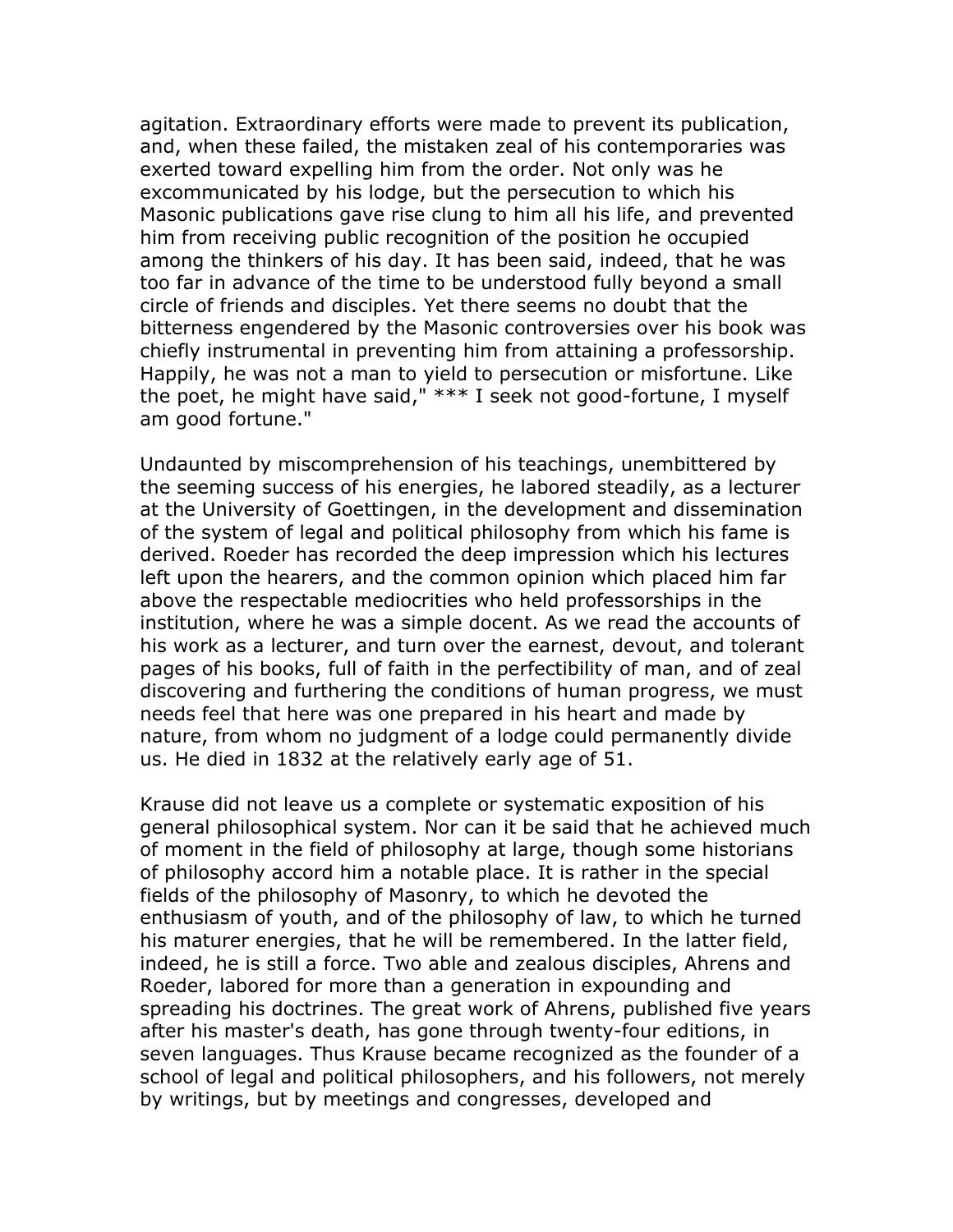disseminated his ideas. Until the rise of the military spirit in Germany and the shifting of the growing point of German law to legislation, produced a new order of ideas, the influence of his doctrines was almost dominant. Outside of Germany, especially in lands where the philosophy of law is yet a virgin field, they still have a useful and fruitful future before them, and he has been pronounced the "leader of the latest and largest thought" in the sphere of legal philosophy. In view of the social-philosophical and sociological movements in the last generation, this characterization is no longer accurate. But it is true that until the rise of the great names of the social- philosophical school of legal thought in the past decade, Krause's was the greatest name in modern legal philosophy. His great Masonic work is disfigured by the uncritical voracity, characteristic of Masonic writers until a very recent period, which led him to give an unhesitating credence to tradition, and to accept, as genuine, documents of doubtful authenticity, or even down-right fabrications. Hence his historical and philological investigations, in which he minutely examines the so-called Leland MS., the Entered Apprentice Lecture, and the so-called York Constitutions, as well as his dissertation on the form of government and administration in the Masonic order, must be read with caution, and with many allowances for over-credulity. But in spite of these blemishes--and they unhappily disfigure too large a portion of the historical and critical literature of the Craft--his Masonic writings are invaluable.

In a time and among a people in which the nineteenth-century indifference to philosophy is exceptionally strong, and threatens to deprive Law and Government, Jurisprudence and Politics of all basis, other than popular caprice, a teaching which sets them on a surer and more enduring ground, which seeks to direct them to a definite place and to give them definite work in a general scheme of human progress, cannot fail to be tonic. For the Mason, however, Krause's system of legal philosophy has a further and higher value. It is not merely that his works on the philosophy of law, written, for the most part, after his period of Masonic research and Masonic authorship was at an end, afford us, at many points, memorable examples of the practical possibilities of Masonic studies. Nor is it merely that he enforces so strenuously the social, political, and legal applications of the principles of our lectures. His great achievement, his chiefest title to our enduring gratitude, is the organic theory of law and the state, in which he develops the seventeenth-century notion of a general organization of mankind into a practical doctrine, seeks to unite the state with all other groups and organizations--high or low, whatever their immediate scope or purpose--in a harmonious system of men's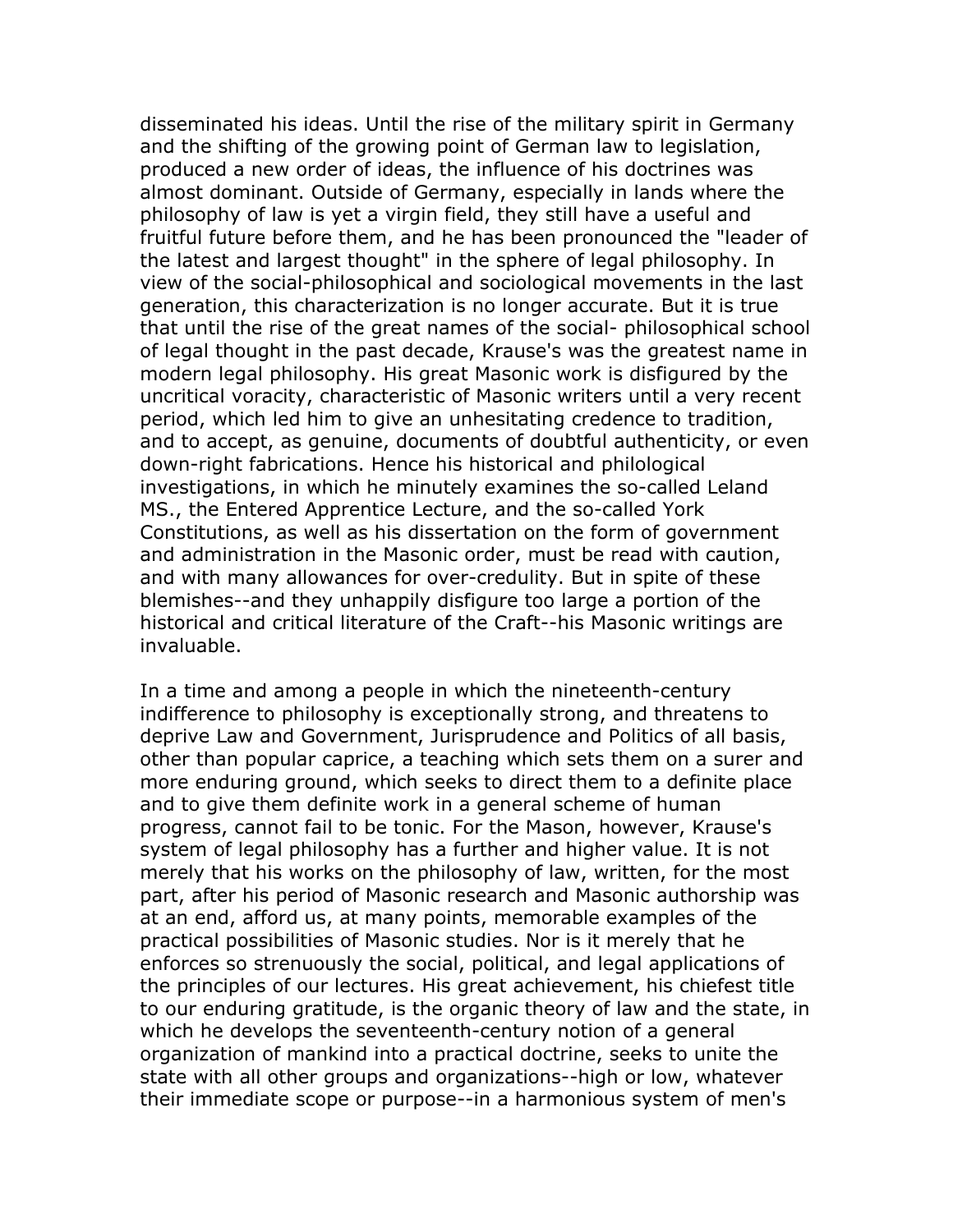activities, and points out the station and the objective of our worldwide brotherhood in the line of battle of human progress. Let me indicate to you some of the leading points of his Masonic and of his legal philosophy, and the relation of the one to the other.

Law is but "the skeleton of social order, clothed upon by the flesh and blood of morality." Among primitive peoples, it is no more than a device to keep the peace, and to regulate, so far as may be, the archaic remedy of private war. In time it is taken over by the state, and is able to put down violence, where originally it could go no farther than to limit it. This done, it may aspire to a better end, and seek not only to preserve order but to do justice. Thus far it has come at present. But beyond all this, says Krause, there is a higher and nobler goal, which is, he says, "The perfection of man and of society." The law, singly, is by no means adequate to this task. Rightly understood, it is one of many agencies, which are to operate harmoniously, each in its own sphere, toward that great end. The state organizes and wields but one of these agencies. Morals, religion, science, the arts, industry and commerce--all these, in his view, are co-workers, and must be organized also. But the state, or the political organization, being charged with the duty of maintaining the development of justice, has the special function of assuring to the other forms of organized human activity the means of perfecting themselves. It must "mediate between the individual and the social destiny." Thus it is but an organ in the whole social organism. He looks upon human society as an organic whole, made up of many diverse institutions, each related to an important phase of human life, and all destined, at an epoch of maturity, to compose a superior unity. Relatively, they are independent. In a wider view and looked at with an eye to the ultimate result, they are parts of a single mechanism. All operate in one direction and to one end-- the achievement of the destiny of humanity, which is perfection. Nor is this idle speculation. Krause seeks to animate these several phases of human activity, these varied institutions evolved as organs of the social body, with a new spirit. He impresses upon us that we are not on the decline, but are rather in a period of youth. Humanity, he insists, is but beginning to acquire the consciousness of its social aim. Knowing its aim, conscious of the high perfection that awaits it, he calls upon mankind, by harmonious development of its institutions, to reach the ideal through conscious development of the real.

This insistence upon perfection as a social aim and upon conscious striving to that end is of capital importance in contrast with the ideas which prevailed so generally in the latter half of the nineteenth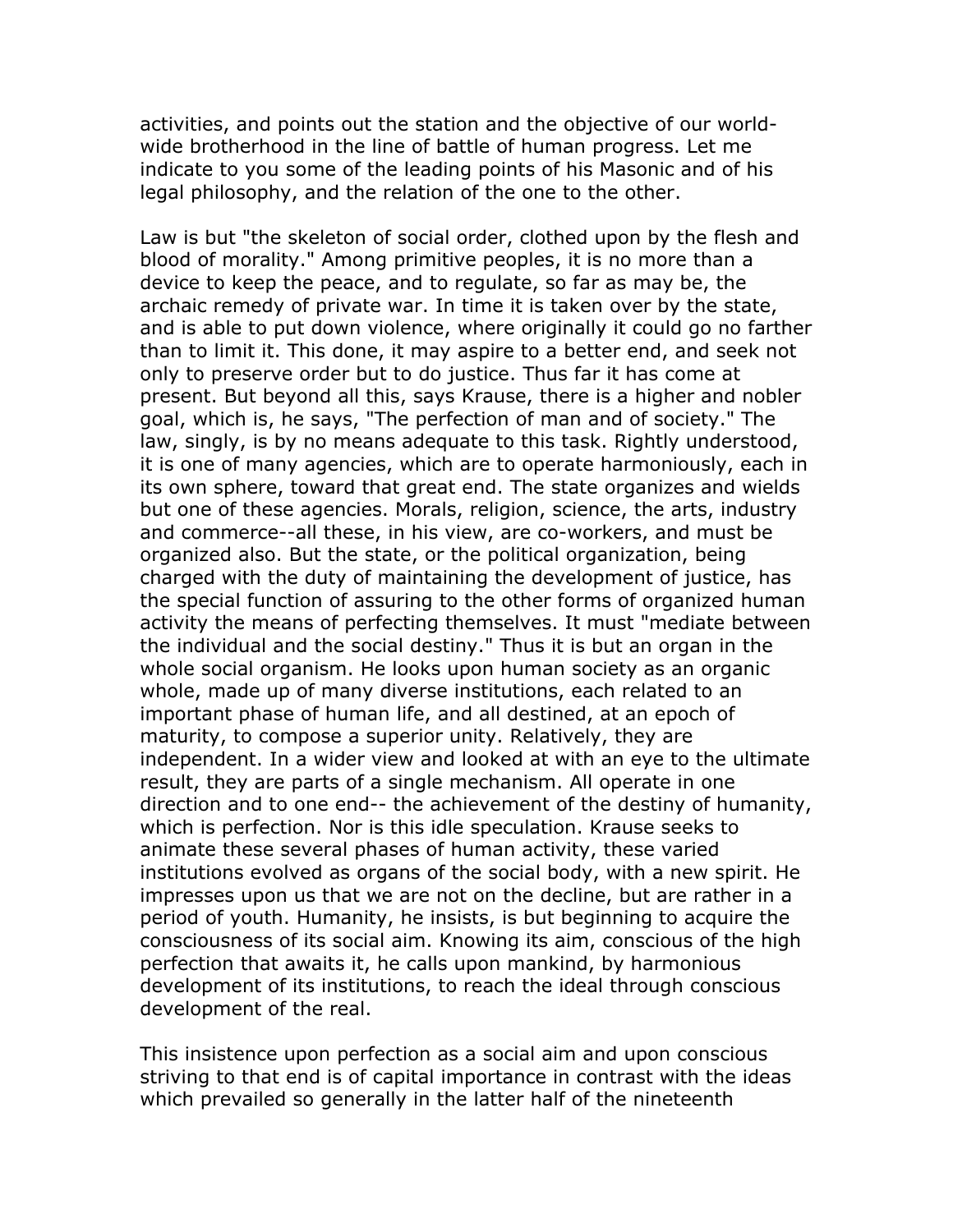century. Under the influence of the positivists and of the mechanical sociologists for a time there was a condition of social, political and juristic pessimism. Men thought of society as governed by the inflexible operation of fixed social laws, whose workings we might observe, as we may observe the workings of the law of gravitation in the motions of the heavenly bodies, but might no more influence in the one case than in the other. Krause's social philosophy, on the other hand, to use a recent phrase, gives us faith in the efficacy of effort and thus accords with the best tendencies of social and political thought in the present.

Krause's philosophy of Masonry and his philosophy of law require us to distinguish the natural order, the social order and the moral order. The distinction may be developed as follows.

Scientists tell us that nature exhibits a ceaseless and relentless strife- a struggle for existence, though this way of putting it had not been invented in Krause's day--in which all individuals, races, and species are inevitably involved. The very weeds by the roadside are not only at war with one another for room to grow, but must contend for their existence against the ravages of insects, the voracity of grazing animals, and the implements of men. Thus, the staple of life, under purely natural conditions, is conflict. If we turn to the artificial conditions of a garden, the contrast is extreme. Exotics, which-could not maintain themselves a moment, in an alien soil and an unwonted climate, against the competition of hardy native weeds, thrive luxuriantly. Planted carefully, so as not to interfere with each other, carefully tended, so as to eliminate the competition of native vegetation, supplied with the best of soil, watered whenever the natural supply is deficient, the individual plants, freed from the natural necessity of caring for themselves in the struggle for existence, turn their whole energies to more perfect development, and produce forms and varieties of which their rude, uncultivated originals scarcely convey a hint. All struggle for existence is not eliminated, indeed, in the garden. But the burden of it is shifted. Instead of each plant struggling with every other for a precarious existence the gardener contends with nature for the existence of his garden. He covers his plants to protect from frosts, he waters them to mitigate drought, he sprays them to prevent injury by insects, and he hoes to keep down the competition of weeds. Instead of leaving each plant to propagate itself as it may, he gathers and selects the seed, prepares the ground, and sows so as to insure the best results. The whole proceeding is at variance with nature; and it is maintained only by continual strife with nature, and at the price of vigilance and diligence. If these are relaxed,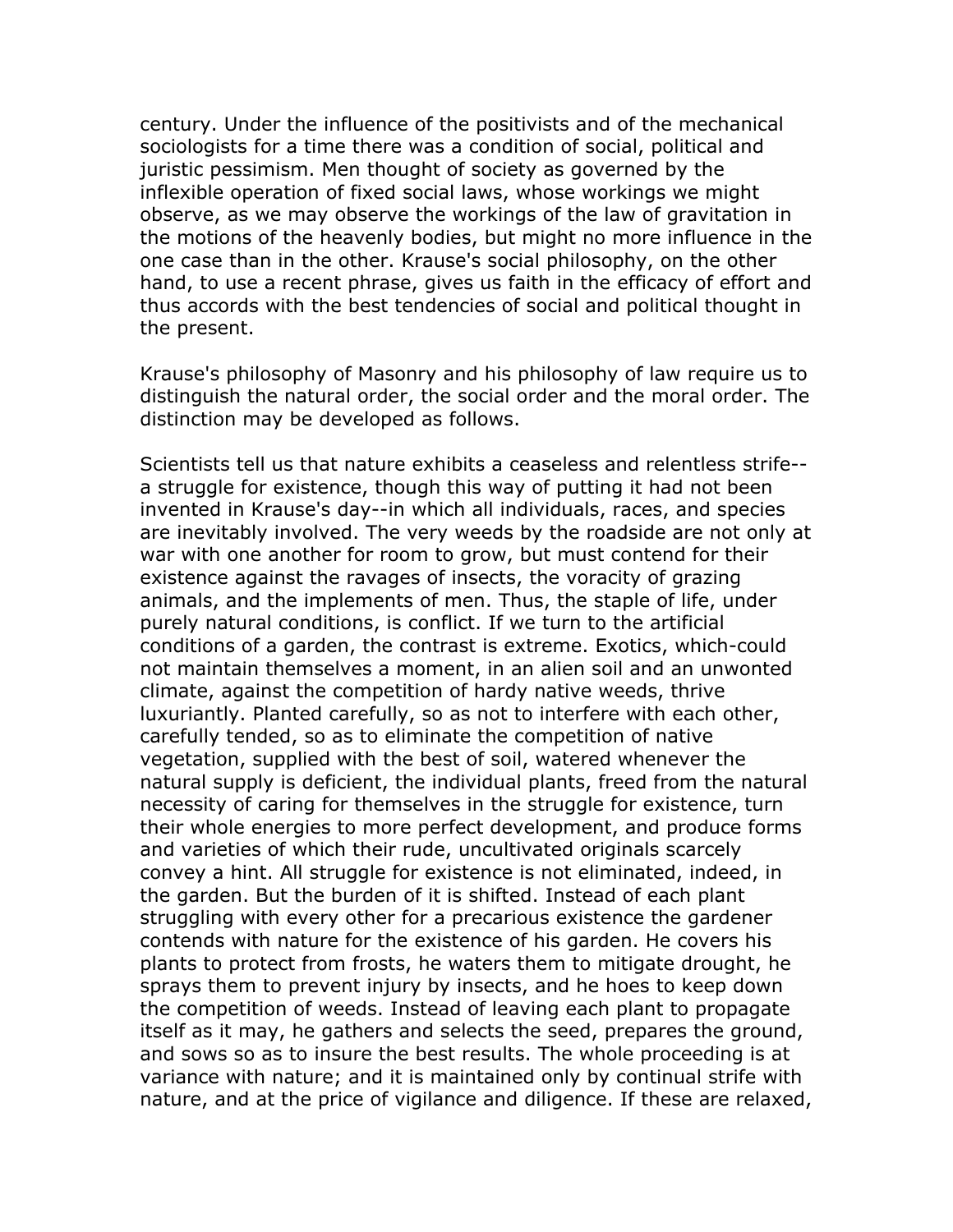insects, drought, and weeds soon gain the day, and the artificial order of the garden is at an end.

Society and civilization are, in like manner, an artificial order, maintained at the price of vigilance and diligence in opposition to natural forces. As in the garden, so in society, the characteristic feature is elimination of the struggle for existence, by removal or amelioration of the conditions which give rise to it. On the other hand, in savage or primitive society, as in the natural plant society of the wayside, the characteristic feature is the intense and unending competition of the struggle for existence. In the wayside weed patch, nature exerts herself to adjust the forms of life to the conditions of existence. In the garden, the gardener strives to adjust the conditions of existence to the forms of life he intends to cultivate. Similarly, among savage and uncivilized races, men adjust themselves as they may to a harsh environment. With the advent and development of society and civilization, men-create an artificial environment, adjusted to their needs and furthering their continued progress. Thus, the social and moral ordeal are, in a sense, artificial; they have been set up in opposition to the natural order, and they are maintained and maintainable only by strife with nature, and the repression of natural instincts and primitive desires. It has been said that nature is morally indifferent. Morality is a conception which belongs to the social, not to the natural existence. The course of conduct which the member of civilized society pursues would be fatal to the savage; and the course followed by the savage would be fatal to society. The savage, like any wild animal, fights out the struggle fol existence relentlessly. The civilized man joins his best energies to those of his fellows, in the endeavor to limit and eliminate that struggle.

The social ordeal, then, is, as it were, an artificial order, set up and maintained by the co-operation of numbers of individuals through successive generations. Just as the garden demands vigilance and diligence on the part of the gardener, to prevent the encroachment and re-establishment of the natural order, so the social order requires continual struggle with natural surroundings, as well as with other societies and with individuals, wherewith its interests or necessities come in conflict. Consequently, in addition to the instincts of self and species preservation, there is required an instinct or intuition of preserving and maintaining the social order. Whether we regard this as acquired in an orderly process of evolution, or as implanted in man at creation, it stands as the basis of right and justice, bringing about as a moral habit, "that tendency of the will and mode of conduct which refrains from disturbing the lives and interests of others, and, as far as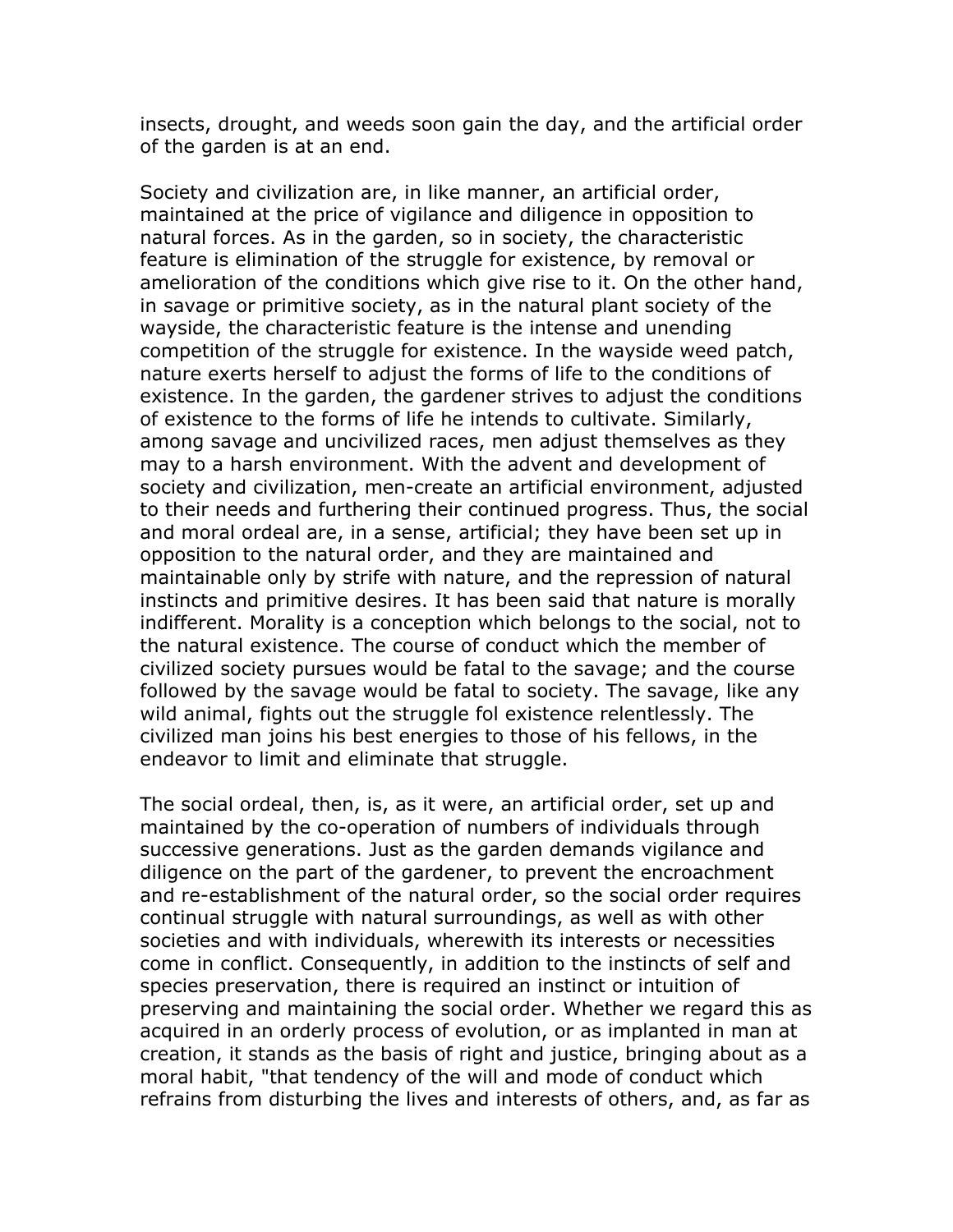possible, hinders such interference on the part of others." The mere knowledge by individuals, however, that the welfare, and even the continuance, of society require each to limit his activities somewhat with reference to the activities of others, does not suffice to keep within the bounds required by-right and justice. The more primitive and powerful selfish instincts tend to prevail in action. Hence private war was an ordinary process of archaic society. The competing activities of individuals could not be brought into harmony and were left to adjust themselves. But peace, order, and security are essential to civilization. Every individual must be relieved from the necessity of guarding his interests against encroachment, and set free to pursue some special end with his whole energies. As civilization advances, this is done by substituting the force of society for that of the individual, and thus putting an end to private war. Historically, law grew up to this demand.

The maintenance of society and the promotion of its welfare, however, as has been seen, depend upon much besides the law. Even in its original and more humble role of preserving the peace, the law was by no means the first in importance. The germs of legal institutions are to be seen in ancient religions, and religion and morals held men in check while law was yet in embryo. Beginning as one, religion, morals and law have slowly differentiated into the three regulating and controlling agencies by which right and justice are upheld and society is made possible. In many respects their aim is common, in many respects they cover the same field, among some peoples they are still confused, in whole or in part. But today, among enlightened peoples, they stand as three great systems; with their own aims, their own fields, their own organization, and their own methods; each keeping down the atavistic tendencies toward wrong-doing and private war, and each bearing its share in the support of the artificial social order, by maintaining right and justice. Religion governs men, so far as it is a regulating agency, supernatural sanctions; morality by the sanction of private conscience, fortified by public opinion; law by the sanction of the force of organized society. Each, therefore, to be able to employ its sanctions systematically and effectively in maintaining society, must be directed or wielded by an organization. Accordingly we find the church giving regulative and coercive force to religion and the state taking over and putting itself behind the law. But what is behind the third of these great agencies? What and where is the organization that gives system and effectiveness to the regulative force of morality?

Here, Krause tells us, is the post of the Masonic order. World-wide; respecting every honest creed, requiring adherence to none; teaching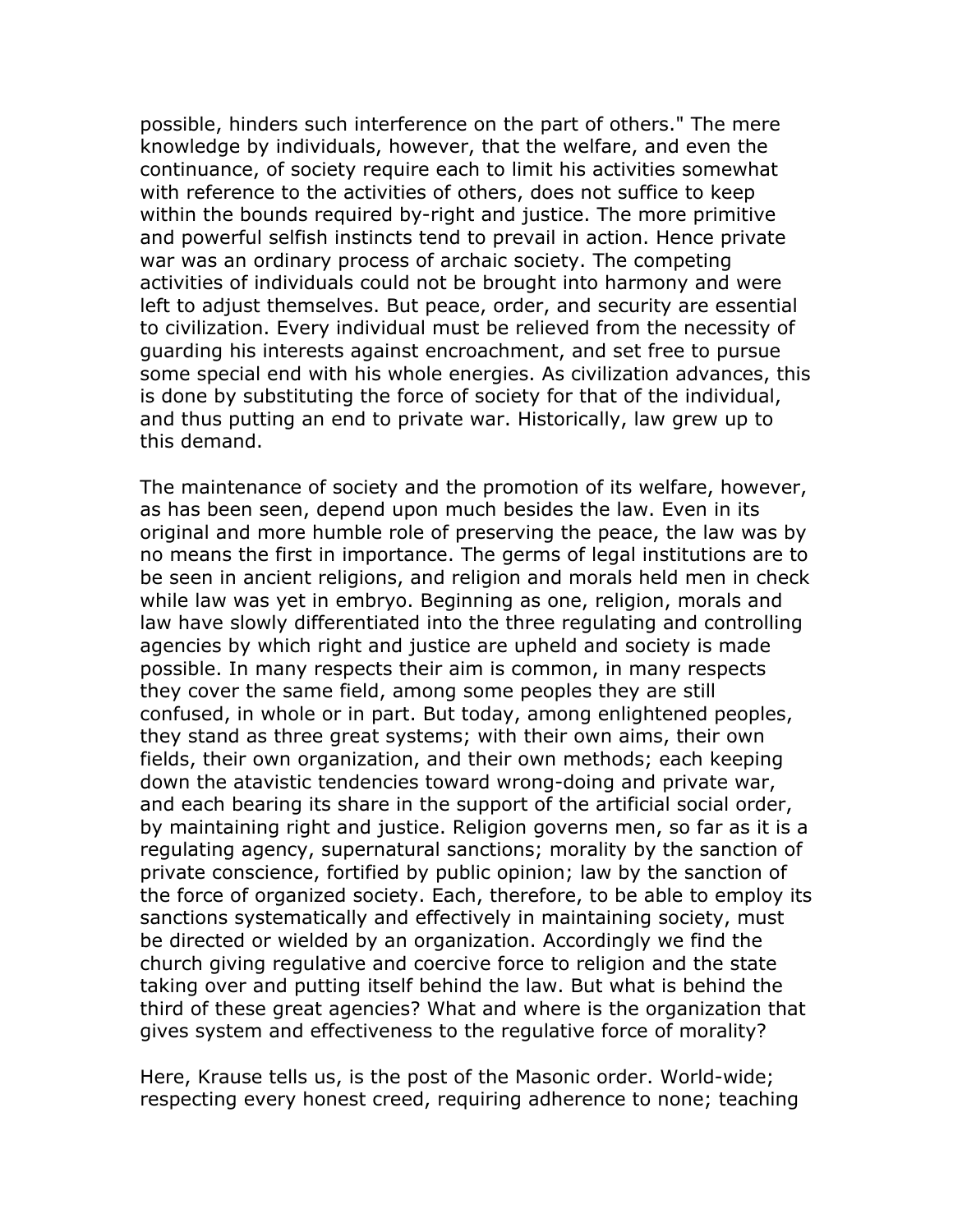obedience to states, but confining itself to no one of them; it looks to religion on the one side and to law upon the other, and, standing upon the solid middle-ground of the universal moral sentiments of mankind, puts behind them the force of tradition and precept, and organizes the mighty sanction of human disapproval. Thus, he conceives that Masonry is working hand in hand with church and state, in organizing the conditions of social progress; and that all societies and organizations, local or cosmopolitan, which seek to unify men's energies in any sphere-- whether science, or art, or labor, or commerce --have their part also; since each and all, held up by the three pillars of the social order--Religion, Law, and Morals; Wisdom, Strength, and Beauty--are making for human perfection.

But, in the attainment of human perfection, we must go beyond the strict limits of the social order. Morality, as we have seen, is an institution of social man. Nevertheless it has possibilities of its own, surpassing the essential requirements of a society. There is a moral order, above and developed out of the social t order, as the social order is above the natural. The natural order is maintained by the instincts of self and species preservation. These instincts, unrestrained, take no account of other existences, and make struggle for existence the rule. In the social order, men have learned to adjust act to end in maintaining their own lives without hindering others from doing the like. In the moral order, men have learned not merely to live without hindering the lives of others, but to live so as to aid others in attaining a more complete and perfect life. When the life of every individual is full and complete, not merely without hindering other lives from like completeness, but while helping them to attain it, perfection will have been reached. Then will the individual, "In hand and foot and soul four-square, fashioned without fault," fit closely into the moral order, as the perfect ashler. Instinct maintains the natural order. Law must stand chiefly behind the social order. Masonry will find its sphere, for the most part, in maintaining and developing the moral order. So that, while it reminds us of our natural duties to ourselves, and of the duties we owe our country, as the embodiment of the social order, it insists, above and beyond them all, upon our duties to our neighbor and to God, through which alone the perfection of the moral order may be attained.

Krause does not believe, however, that law and the state should limit their scope and purpose to keeping up the social order. They maintain right and justice in order to uphold society. But they uphold society in order to liberate men's energies so that they may make for the moral order. Hence the ultimate aim is human perfection. If by any act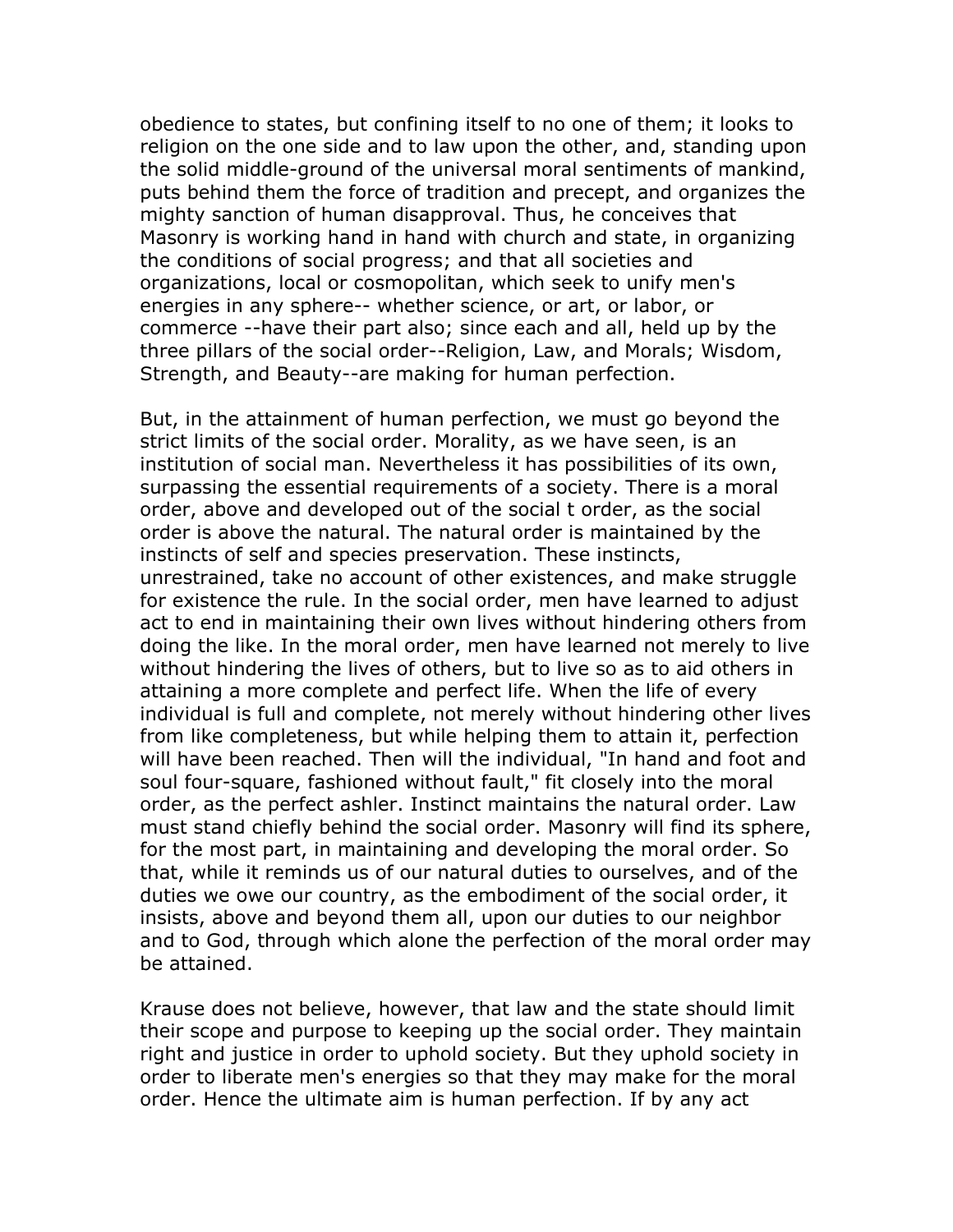intended to maintain the social order, they retard the moral order, they are going counter to their ends. Law and morals are distinct; but their aim is one, and the distinction is in the fields in which they may act effectively and in the means of action, rather than in the ideas themselves. The lawgiver must never forget the ultimate purpose, and must seek to advance rather than to hinder the organization and harmonious development of all human activities. "Law," he tells us, "is the sum of the external conditions of life measured by reason." So far as perfection may be reached by limitation of the external acts of men, whereby each may live a complete life, unhindered by his fellows, the law is effective. More than this, the external conditions of the life measured by reason are, indirectly, conditions of the fuller and completer life of the moral order; for men must be free to exercise their best energies without hindrance, before they can employ them to much purpose in aiding others to a larger life. Here, however, law exhausts its possibilities. It upholds the social order, whereon the moral order rests. The development and maintenance of the moral order depend on internal conditions. And these are without the domain of law. Nevertheless, as law prepares the way for the moral order, morals make more easy the task of law. The more thoroughly each individual, of his own motion, measures his life by reason, the more completely does law cease to be merely regulative and restraining, and attains its higher role of an organized human freedom. Here is one of the prime functions of the symbols of the Craft. As one reflects upon these symbols, the idea of life measured by reason is everywhere borne in upon him. The twenty-four inch gauge, the plumb, the level, the square and compass, and the trestle board are eloquent of measurement and restraint.

There is nothing measured in the life of the savage. He may kill sufficient for his needs, or, from mere caprice or wanton love of slaughter, may kill beyond his needs at the risk of future want. His acts have little or no relation to one another. He does not sow at one season that he may reap at another, much less does he plant or build in one generation that another generation may be nourished or sheltered. The exigencies or the desires of the moment control his actions. On the other hand, the acts of civilized man are connected, related to one another, and, to a great extent, parts of a harmonious and intelligent scheme of activity. Even more is this true of conduct which is called moral. Its prime characteristic is certainty. We know today what it will be tomorrow. The unprincipled may or may not keep promises, may or may not pay debts, may or may not be constant in political or family relations. The man whose conduct is moral, we call trustworthy. We repose entire confidence in his steadfast adherence to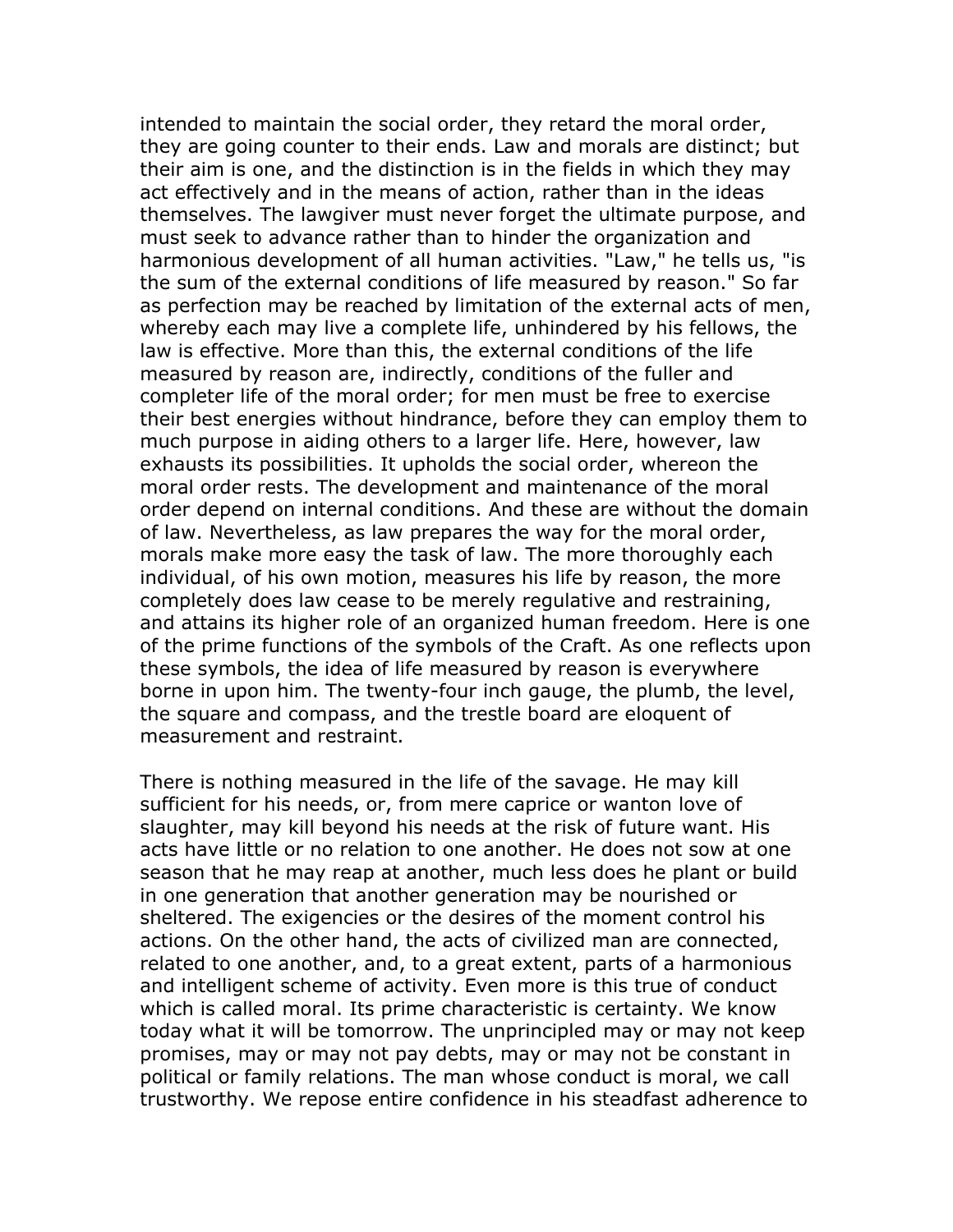a regular and orderly course of life. Hence we speak of rectitude of conduct, under the figure of adjustment to a straight line; and our whole nomenclature of ethics is based upon such figures of speech. Excess, which is indefinite and unmeasured, is immoral; moderation, which implies adherence to a definite and ascertainable medium, we feel to be moral. The social man, as distinguished from the savage, and even more the moral man, as distinguished from him who merely takes care not to infringe the law, measures and lays out his life, and the symbols of the Craft serve as continual monitors to the weak or thoughtless of what must distinguish them from the savage and the unprincipled.

The allegory of the house not built with hands, into which we are to be fitted as living stones, suggests reflections still more inspiring. Here we see symbolized the organic conception of society and of human activities, upon which Krause insists so strongly. Social and individual progress, he says, are inseparable. Nothing is to be kept back or hindered in the march toward human perfection. The social order conserves the end of self and race maintenance more perfectly than the natural order, which aims at nothing higher; and the moral order accomplishes the end of maintaining society more fully than a system that attempts no more. The complete life is a complete life of the units, as well as of the whole, and the progress of humanity is a harmonizing of the interests of each with each other and with all. Nature is wasteful. Myriads of seeds are produced that a few plants may struggle to maturity. Multitudes of lives are lost in the struggle for existence, that a few may survive. As men advance in social and moral development, this sacrifice of individuals becomes continually less. The most perfect state, in consequence, is that in which the welfare of each citizen and that of all citizens have become identical, where the interests of state and subject are one, where the feelings of each accord with those of all. In this era of universal organization, when Krause's chapters seem almost prophetic, there is much to console us in his belief that the organic must prove harmonious, and that organizations which now conflict will in the end work consciously and unerringly, as they now work unconsciously and imperfectly, toward a common end. If, as his illustrious pupil tells us, "human society is but a solid bundle of organic institutions, a federation of particular organizations, through which the fundamental aims of humanity are realized," we may confidently hope for unity where now is discord. And we may hope for most of all, in this work of unification, from that world-wide Brotherhood, which has for its mission to organize morals and to bring them home as realities to every man.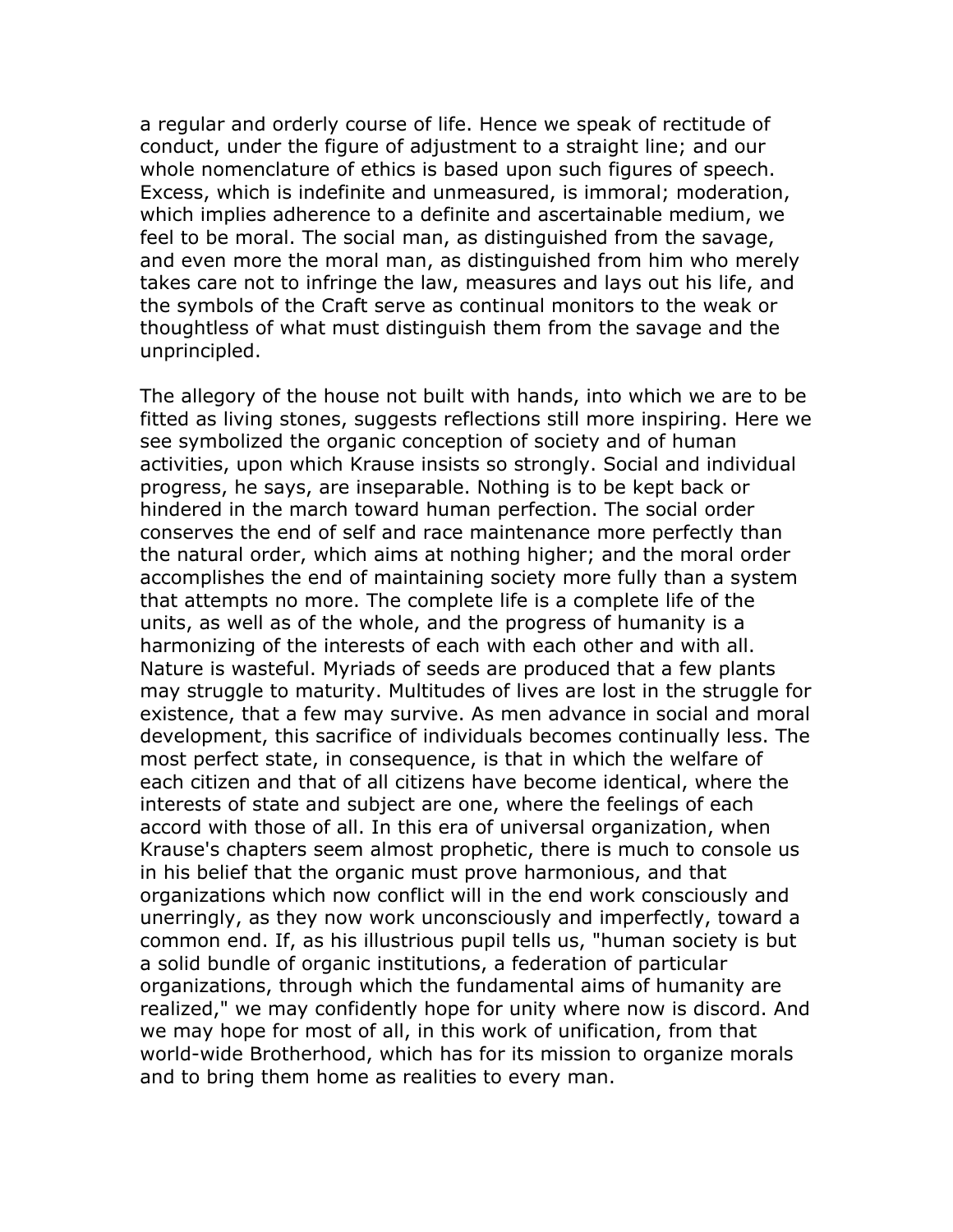To sum up, how does Krause answer the three problems of Masonic philosophy ?

(1) What is the purpose for which Masonry exists? What does it seek to do? Krause answers that in common with all other human institutions its ultimate purpose is the perfection of humanity. But its immediate purpose is to organize the universal moral sentiments of mankind; to organize the sanction of human disapproval.

(2) What is the relation of Masonry to other human institutions, especially to government and religion, state and church? Krause answers that these aim also at human perfection. Immediately each seeks to organize some particular branch of human activity. But they do this as means to a common end. Hence, he says, each of these organizations should work in harmony and even in co-operation with the others toward the great end of all of them. In this spirit expounds the well-known exhortations in our charges with respect to the attitude of the Mason toward the government and the religion of his country.

(3) What are the fundamental principles by which Masonry is governed in attaining the end it seeks? Krause answers: Masonry has to deal with the internal conditions of life governed by reason. Hence its fundamental principles are measurement and restraint-- measurement by reason and restraint by reason--and it teaches these as a means of achieving perfection.

Such, in brief and meager outline, is the relation of Masonry to the philosophy of law and government, as conceived by one who has left his mark on the history of each. Think what we may of some of his doctrines, differ with him as we may at many points, hold, as we may, that our Order has other ends, we must needs be stirred by the noble aim he has set before us; we must needs be animated by a higher spirit and more strenuous purpose, as one of the chiefest of the organic societies composing the "solid bundle" that makes for human perfection.

## **A KNIGHT'S PRAYER.**

"Keep, in Thy pierced hands, Still the bruised helmet; Let not their hostile bands Wholly o'erwhelm it! Bless my poor shield for me, Christ, King of Chivalry. Keep Thou the sullied mail,